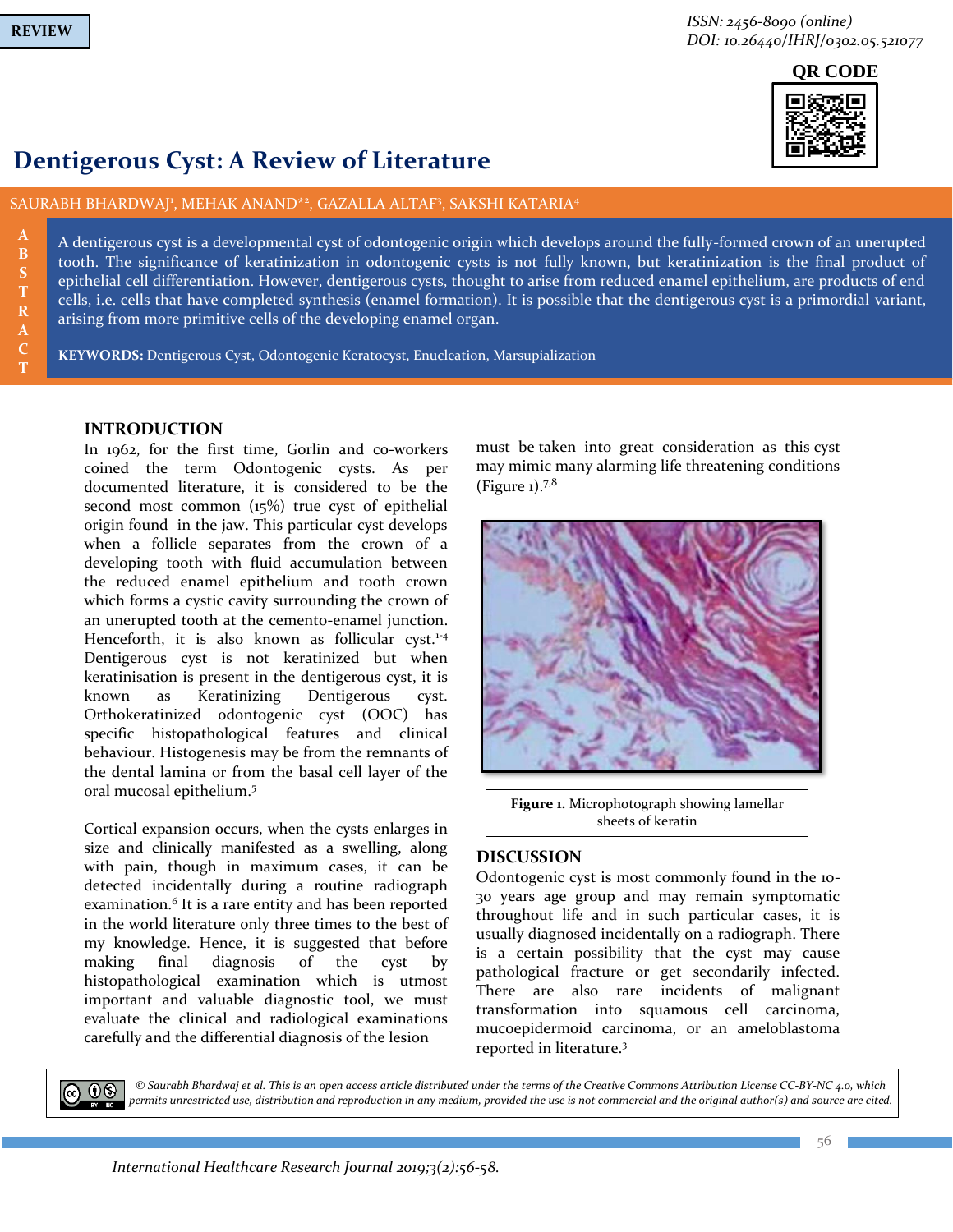It is most commonly associated with crown of permanent impacted tooth, and involvements of primary teeth are infrequent. In 1963 the terminology: keratinizing and calcifying odontogenic cysts were introduced by Gold. Dentigerous cyst has been defined as one "which is attached at the cementenamel junction and encloses the crown of an unerupted tooth".<sup>6</sup>

Dentigerous cyst is commonly seen  $3^{rd}$  &  $4^{th}$  decades of life. In 1956, a suggestion was put forward by Philipsen to name the term Odontogenic Keratocyst (OKC) for all Odontogenic cysts, regardless of their type and keratinization observed/seen in the epithelium.

More recently, OKC has been defined by other characteristics of the epithelium which includes basal

palisading, hyperchromatism of nuclei and cell thickness of the epithelium and not merely the presence of keratinisation alone. Whereas, the term "keratinizing odontogenic cyst" was used for any cyst showing keratinisation, regardless of their type. The significance of keratinization in odontogenic cysts has not been fully explored. The final cycle of epithelial cell differentiation results in Keratinization. As, dentigerous cysts have been thought to arise from reduced enamel epithelium [(i.e. cells that have completed synthesis (enamel formation)], there is a possibility that a dentigerous cyst is a primordial variant; arising from more primitive cells of the developing enamel organ.<sup>9-11</sup>

#### **TREATMENT**

The management is guided by the age of the patient, location and extension of the cyst. The authors have proposed various treatment modalities. The surgical procedures routinely employed are marsupialisation or enucleation.

The modified techniques for the treatment of OKC include a combination of the use of Carnoy's solution following enucleation, and bone grafts to fill the cystic cavity. As, the recurrence rate of dentigerous cyst is very low as compared to other cysts,<sup>1</sup> cysts that are smaller in size and close to the osteomeatal complex can be removed endosopically. For ohers especially those with lateral and posterior extensions, a Caldwell-Lucor approach is recommended. The large residual bony cavities may be obliterated with

bone grafts.<sup>3</sup>

#### **CONCLUSION**

Dentigerous cyst is most commonly associated with impacted tooth of the jaw i.e.  $3<sup>rd</sup>$  molars followed by maxillary canine, encircling the neck of crown of impacted tooth. OKC should also be considered as it has similar features to those of both dentigerous cyst and AOT.

Keratinizing dentigerous cyst is an unusual histological variant of odontogenic cyst and very rarely arises from supernumerary tooth. To the best of our knowledge, it has been cited thrice in the dental literature i.e. 1971, 2014 & 2016. As very less information is available, the present review was attempted to add to the existing information. As it has high chances of malignant transformation, early diagnosis and intervention is utmost priority while managing them. Therefore, accurate interpretations of keratinizing odontogenic cysts are fallacious as it gives rise to erroneous radiographic picture which may also mimic other non-keratinizing odontogenic cysts. Hence, careful clinical, histopathological and radiological correlation along with molecular and immunohistochemical analysis is needed for its final diagnosis and proper treatment planning.

#### **REFRENCES**

1. Asnani S, Mahindra U, Rudagi BM, Kini Y, Kharkar VR. Dentigerous cyst with an impacted third molar obliterating complete maxillary sinus. Indian Journal of Dental Research. 2012;23(6):833.

2. Oliveira LS, Souza DO, Neves FS, Dos Santos JN, Campos PS, Crusoé-Rebello I. Uncommon dentigerous cyst related to a maxillary lateral incisor in a 03-year-old boy. Oral and maxillofacial surgery.  $2012;16(4):383-8.$ 

3. Di Pasquale P, Shermetaro C. Endoscopic removal of a dentigerous cyst producing unilateral maxillary sinus opacification on computed tomography. ENT: Ear, Nose & Throat Journal. 2006;85 $(u)$ :747-8.

4. Narain S, Gulati A. Dentigerous cyst associated with supernumerary tooth in anterior maxilla: a case report. International Journal of Clinical Dental Science. 2012;3(1):20-4.

5. Sivasankar V, Ranganathan K, Praveen B. Keratinizing dentigerous cyst. Contemporary clinical dentistry. 2014;5(1):127.

6. Gupta A, Sharma S, Malik AR. Keratinizing Dentigerous Cyst: A Review of Literature. Journal of